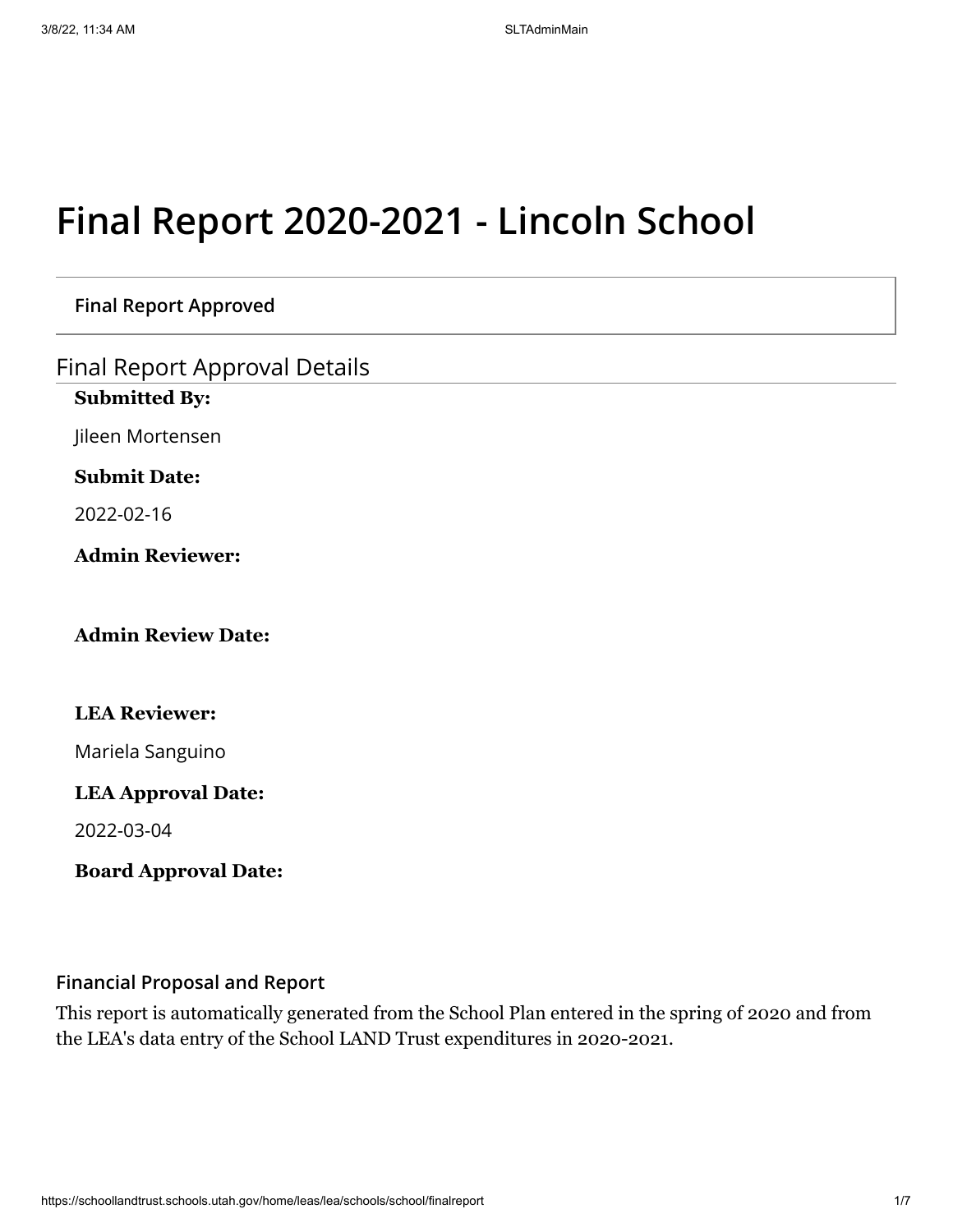| Description                                                               | Planned<br>Expenditures<br>(entered by the<br>school) | Amended<br>Expenditures<br>(entered by the<br>school) | Actual<br>Expenditures<br>(entered by the<br>LEA) |  |
|---------------------------------------------------------------------------|-------------------------------------------------------|-------------------------------------------------------|---------------------------------------------------|--|
| Carry-Over from 2019-2020                                                 | \$0.00                                                | \$0.00                                                | \$11,252.70                                       |  |
| Distribution for 2020-2021                                                | \$74,492.00                                           | \$0.00                                                | \$74,492.00                                       |  |
| Total Available for Expenditure in 2020-2021                              | \$74,492.00                                           | \$0.00                                                | \$85,744.70                                       |  |
| Salaries and Benefits                                                     | \$74,554.00                                           | \$0.00                                                | \$69,259.90                                       |  |
| <b>Contracted Services</b>                                                | \$0.00                                                | \$0.00                                                | \$165.41                                          |  |
| <b>Books Curriculum Subscriptions</b>                                     | \$0.00                                                | \$0.00                                                | \$2,019.60                                        |  |
| <b>Technology Related Supplies</b>                                        | \$0.00                                                | \$0.00                                                | \$992.79                                          |  |
| <b>General Supplies</b>                                                   | \$0.00                                                | \$0.00                                                | \$487.83                                          |  |
| USBE Administrative Adjustment - Scroll to the bottom to<br>see Comments. |                                                       |                                                       | \$0.00                                            |  |
| <b>Total Expenditures</b>                                                 | \$74,554.00                                           | \$0.00                                                | \$72,925.53                                       |  |
| Remaining Funds (Carry-Over to 2021-2022)                                 |                                                       |                                                       | \$12,819.17                                       |  |

Goal #1 State Goal **close close**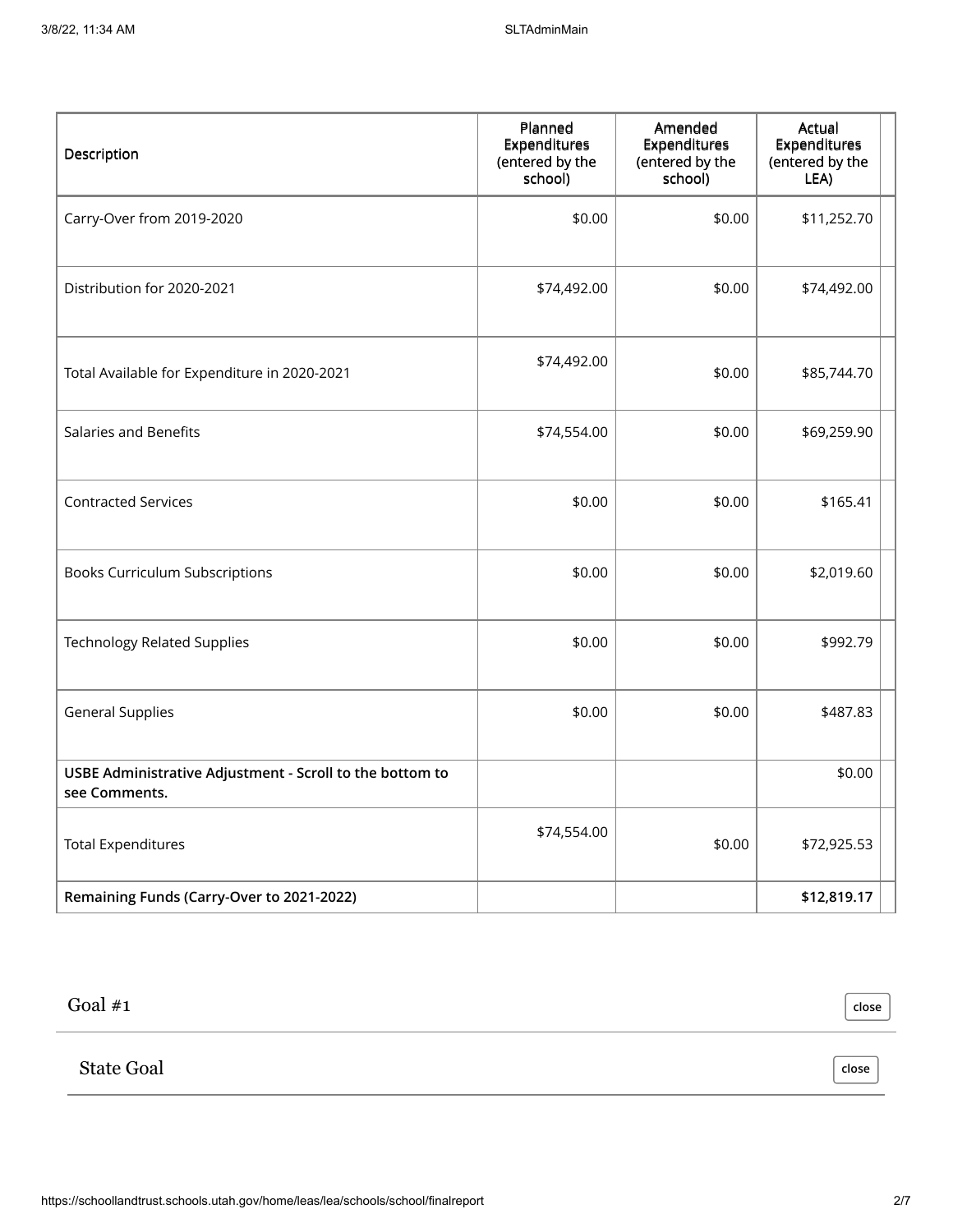Sixty percent of first through third grade students will achieve typical or above growth as measured by Acadience Pathways of Progress measures. This will be an increase from 45% of students that achieved this on Winter Benchmark, 2020. They will achieve this by March, 2021.

#### Academic Area

**close**

**close**

- English/Language Arts
- Educational Technology/Library/Media

#### Measurements

### **Measurements This is the measurement identified in the plan to determine if the goal was reached.**

Acadience benchmark assessments and progress monitoring will be used. For winter benchmark in 2020, our growth in grades 1 - 3 averaged at 45%. We will use this same winter benchmark assessment in 2021 to measure growth. We will also use Acadience progress monitoring to monitor and make adjustments.

# **Please show the before and after measurements and how academic performance was improved.**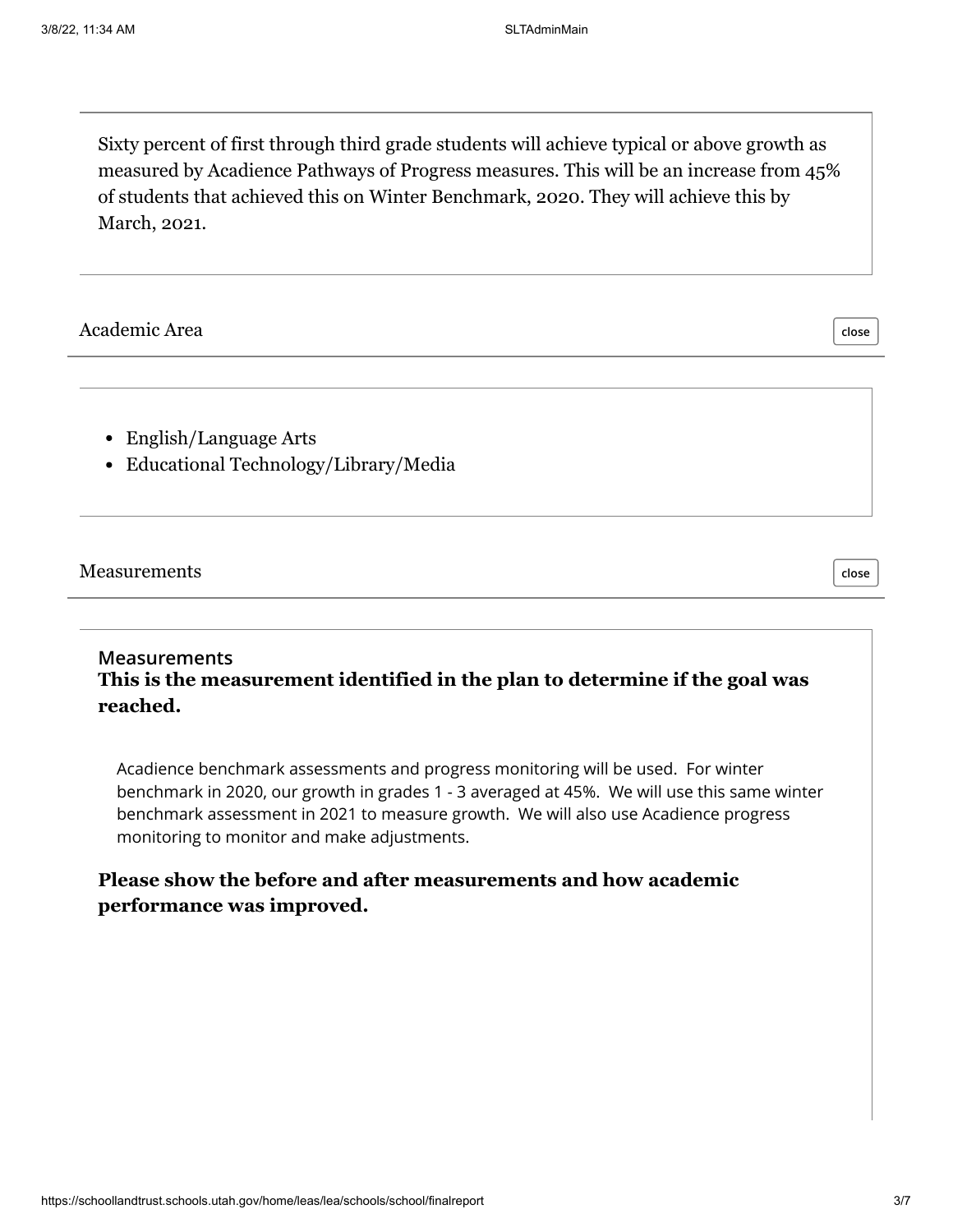At the mid year Acadience data collection in school year 2019-2020, 45% of our students in grades 1 - 3 averaged one year of growth or more. At the end of school year 2020-2021, 60% of our students in grades 1 - 3 made at least one year of growth or more.

We had a 15% improvement from the middle of the 2019-2020 school year to the end of the 2020-2021 school year.

#### Action Steps

**close**

4

# **This is the Action Plan Steps identified in the plan to reach the goal.**

1. An additional first grade teacher will be hired to reduce class size in this grade to help teachers focus on getting all students reading at grade level.

- 2. Two tier 2 staff assistants and one tier 3 staff assistant will be hired and trained.
- 2. Students that need reading interventions will begin interventions within the first two weeks of school.
- 3. Reading interventions will be targeted to meet student needs based on assessments.
- 4. Teachers will meet monthly to determine if interventions are working and make changes as needed.

# **Please explain how the action plan was implemented to reach this goal.**

We hired an additional teacher, but we had to lose a teacher to online school because of Covid, so we ended up with 3 teachers in first grade. We did get the staff assistants, and we targeted the reading interventions. We also did data dives around the Acadience data each month. During these data dives, we made very specific goals and laser focused attention. Doing this helped us reach the goal.

#### Digital Citizenship/Safety Principles Component

**close**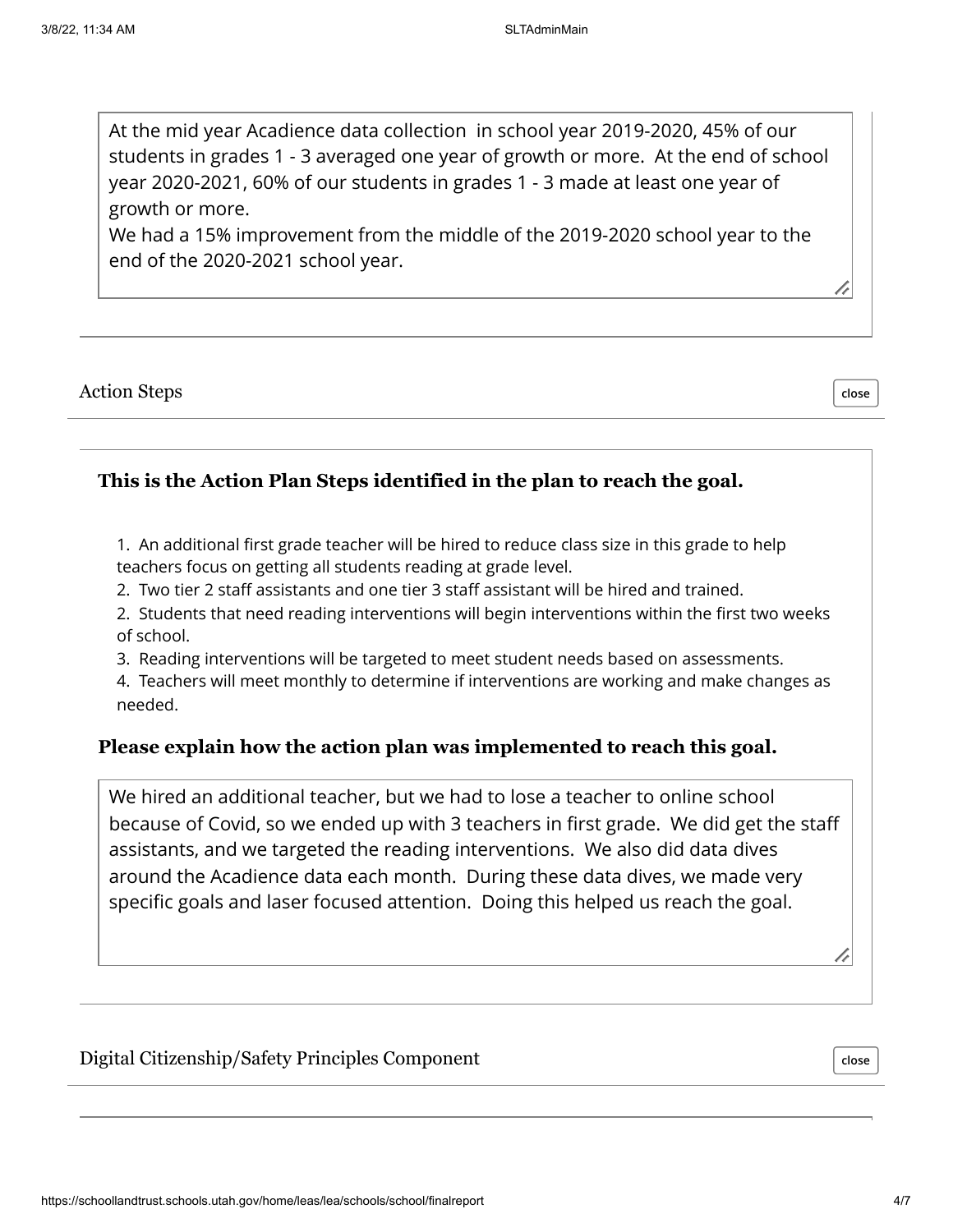No

#### Amendment #1

#### **Explanation for Amendment:**

Due to some resources that we were not anticipating, we changed the wording of what we would do with extra money from 'purchasing ChromeBooks' to 'purchasing additional technology'.

#### **Final Explanation for Amendment:**

Because we had Chrome Books purchased from the district, we were able to use the money for other technology. We purchased head phones, bulbs for the Interwrite projectors, and technology for student engagement. All of these helped teachers and students in literacy.

#### **Expenditures**

| , Category                                                                      | <b>Estimated Cost</b> |
|---------------------------------------------------------------------------------|-----------------------|
| Salaries and Benefits (teachers, aides, specialists, productivity, substitutes) | \$74,554.00           |
| Total:                                                                          | \$74,554.00           |

#### **Actual Carry-over**

In the Financial Proposal and Report, there is a carry - over of \$12819.17 to the 2021 - 2022 school year. This is 17 % of the distribution received in 2020 - 2021 of \$74492.Please describe the reason for a carry-over of more than 10 % of the distribution

We did not use the full amount for salaries because we had a lot of absences with staff assistants due to Covid.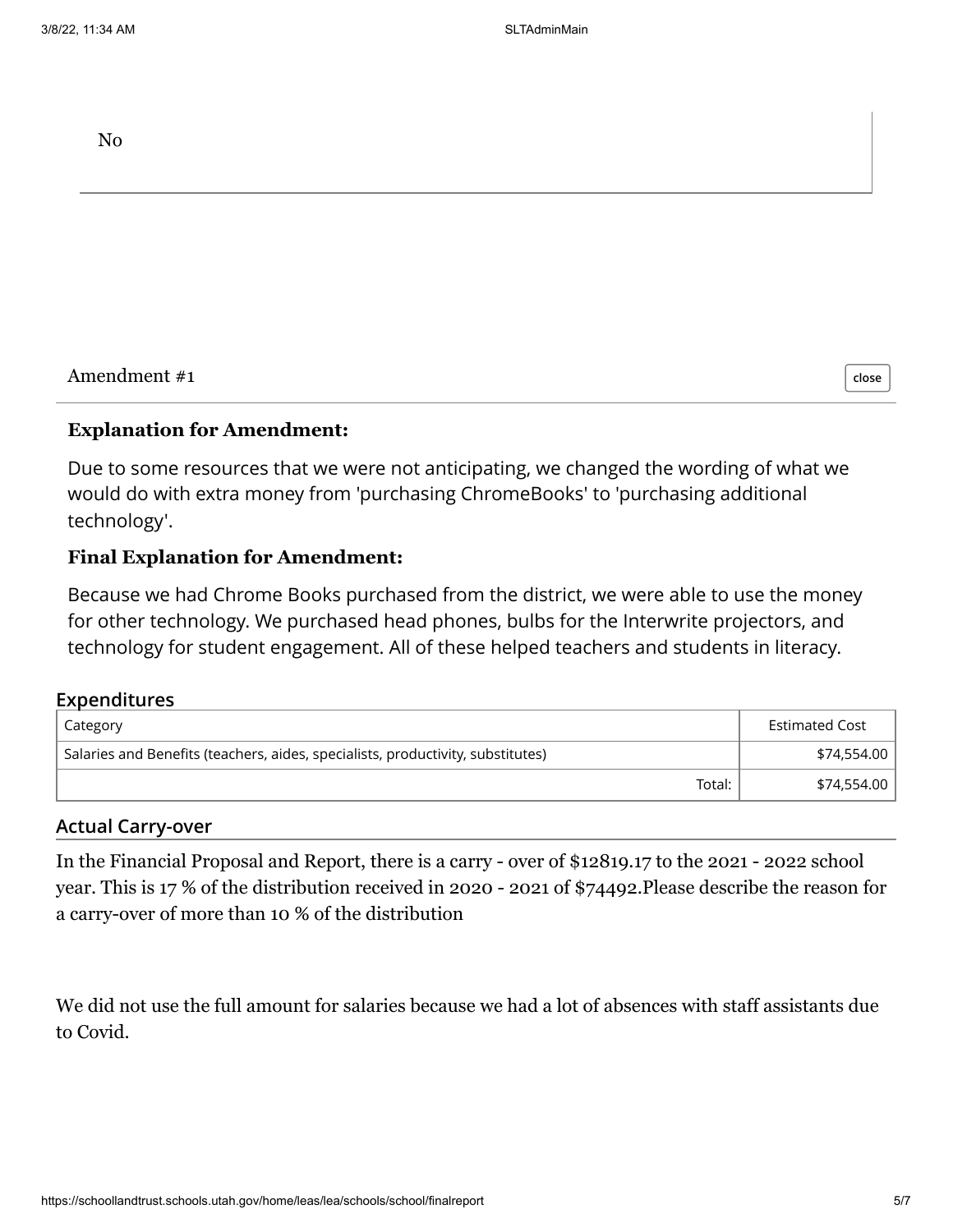#### **Funding Changes**

# **The school plan describes how additional funds exceeding the estimated distribution would be spent. This is the description.**

If our funding is more than anticipated, we will purchase Chrome Books so that students can access reading intervention programs on them.

# **Description of how any additional funds exceeding the estimated distribution were actually spent.**

We did not spend additional funds.

#### **Publicity**

**The following items are the proposed methods of how the Plan would be publicized to the community:**

- Letters to policy makers and/or administrators of trust lands and trust funds.
- School newsletter
- School website

# **The school plan was actually publicized to the community in the following way(s):**

□ Letters to policy makers and/or administrators of trust lands and trust funds.

Other: Please explain.

□ School assembly

'